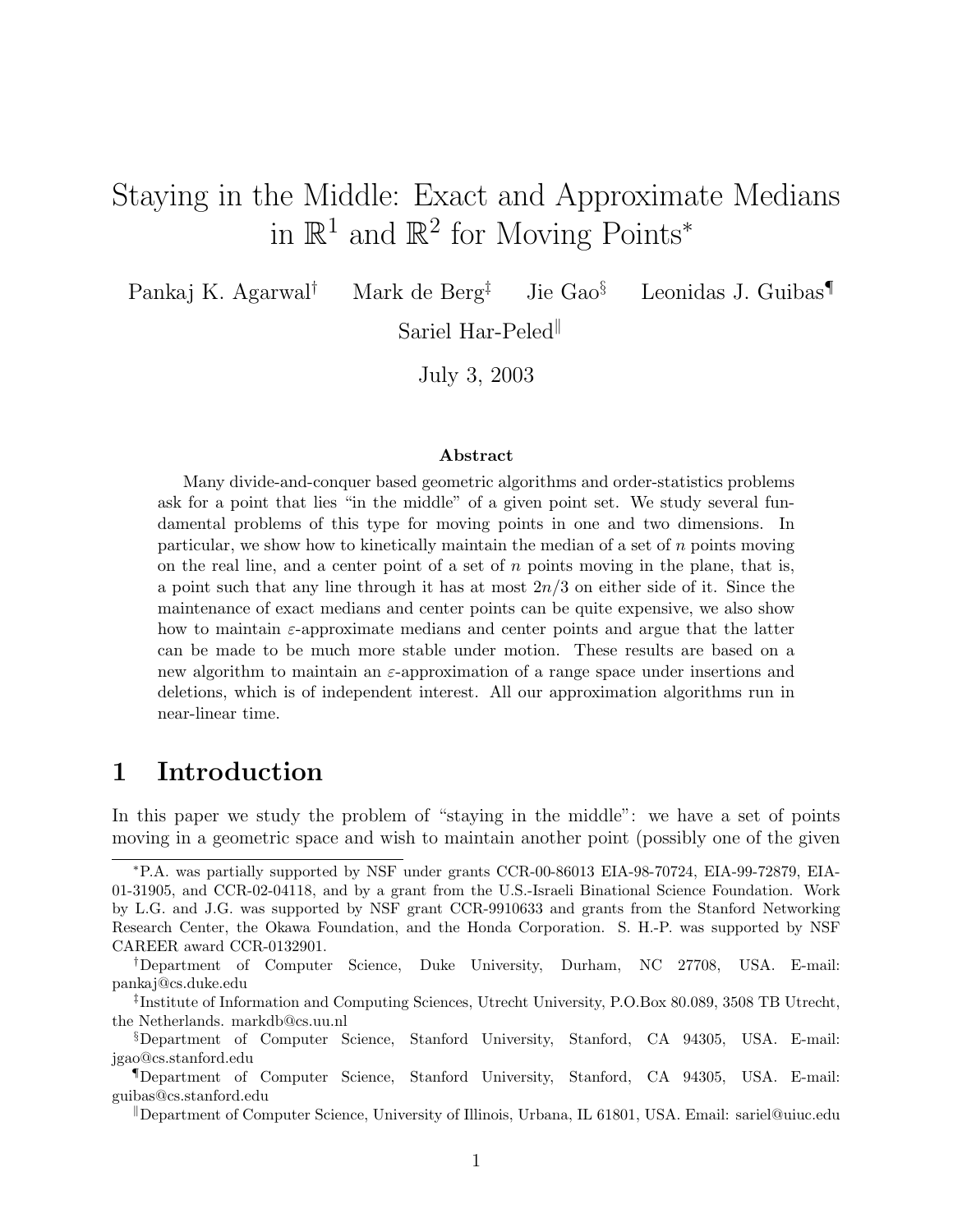points, but not necessarily) that stays continuously "in the middle" of the moving set. Our motivation for studying this problem stems from a number of different applications. First, many data structures for efficiently querying a point set are based on balanced partitions of the set using medians or other equi-partitioning constructs — for example, many well-known range-searching data structures and graph-separator based algorithms utilize such balanced partitioning [\[2,](#page-12-0) [26\]](#page-13-0). When a point set is in motion, however, these partitions need to be updated, and it becomes important to avoid the cost of recomputing them from scratch at each time step.

We wish to maintain the median, or more generally a point of rank  $k$ , in a set of points moving in  $\mathbb{R}^1$ . It is well-known that the notion of median and rank order can be extended to higher dimensions, as follows. Let P be a point set in  $\mathbb{R}^d$ , and define the *depth*  $\Delta(p)$  of a point  $p \in \mathbb{R}^d$  as the minimum number of points of P on either side of any hyperplane passing through p. A point with depth at least  $\delta n$  is called a  $\delta$ -center point. A  $1/(d+1)$ -center point is called just a center point, and it generalizes the concept of median. It has been proven using Helly's Theorem that any point set has a center point [\[15\]](#page-13-1). For  $\mathbb{R}^2$ , given some  $k \leq n/2$ , the set of points with depth at least k is called k-th *depth contour*, denoted by  $D_k$ . Center points and depth contours are widely used in the analysis of rank and order statistics in point sets and bivariate distributions [\[19\]](#page-13-2), computing separators for planar graphs [\[26\]](#page-13-0), and other areas, thus providing a second motivation for studying the kinetic or parametric versions of these problems.

This notion of kinetic medians and center points is related to, but distinct from more classic kinetic facility-location problems [\[8\]](#page-12-1), where the goal is to maintain certain mobile servers near groups of mobile clients. An important special instance of that is the kinetic maintenance of clusters of mobile nodes so that the clustering is both nearly optimal and stable under motion [\[17\]](#page-13-3). In these client-server problems a metric notion of 'being in the middle' is more appropriate (as in the 1-center problem in which we minimize the maximum distance from server to the most distant client), while our emphasis is on combinatorial medians — since our primary goal is to use them for divide-and-conquer data structures. However, we are also interested in applications where the medians must have a physical embodiment and not just be data structure helpers, and thus we require that their motion be continuous (so as to be physically realizable).

Like in the kinetic facility-location problems, we provide a trade-off between the quality of our medians and their continuity and stability under motion. We study both exact and approximate algorithms for kinetic medians (in  $\mathbb{R}^1$ ) and kinetic center points and depth contours (in  $\mathbb{R}^2$ ). As we will see, in both cases the approximate algorithms offer far greater stability and maintenance efficiency, for a very modest loss in the quality of the partitions they can generate. Another advantage of approximation algorithms is that we can not only maintain the (median or) center point of current configuration of the points but we can also maintain a compact representation of the trajectory of an approximate (median or) center point over the entire motion of points, so we can answer various queries on the center point of any future configuration of points. Such queries are central to spatial-temporal database systems. A main tool we develop for these approximate algorithms is the efficient maintenance of an  $\varepsilon$ -approximation of a range space under point insertion and deletion which we believe to be of independent interest.

Most of our algorithms are based on the *kinetic data structure* (KDS) framework, orig-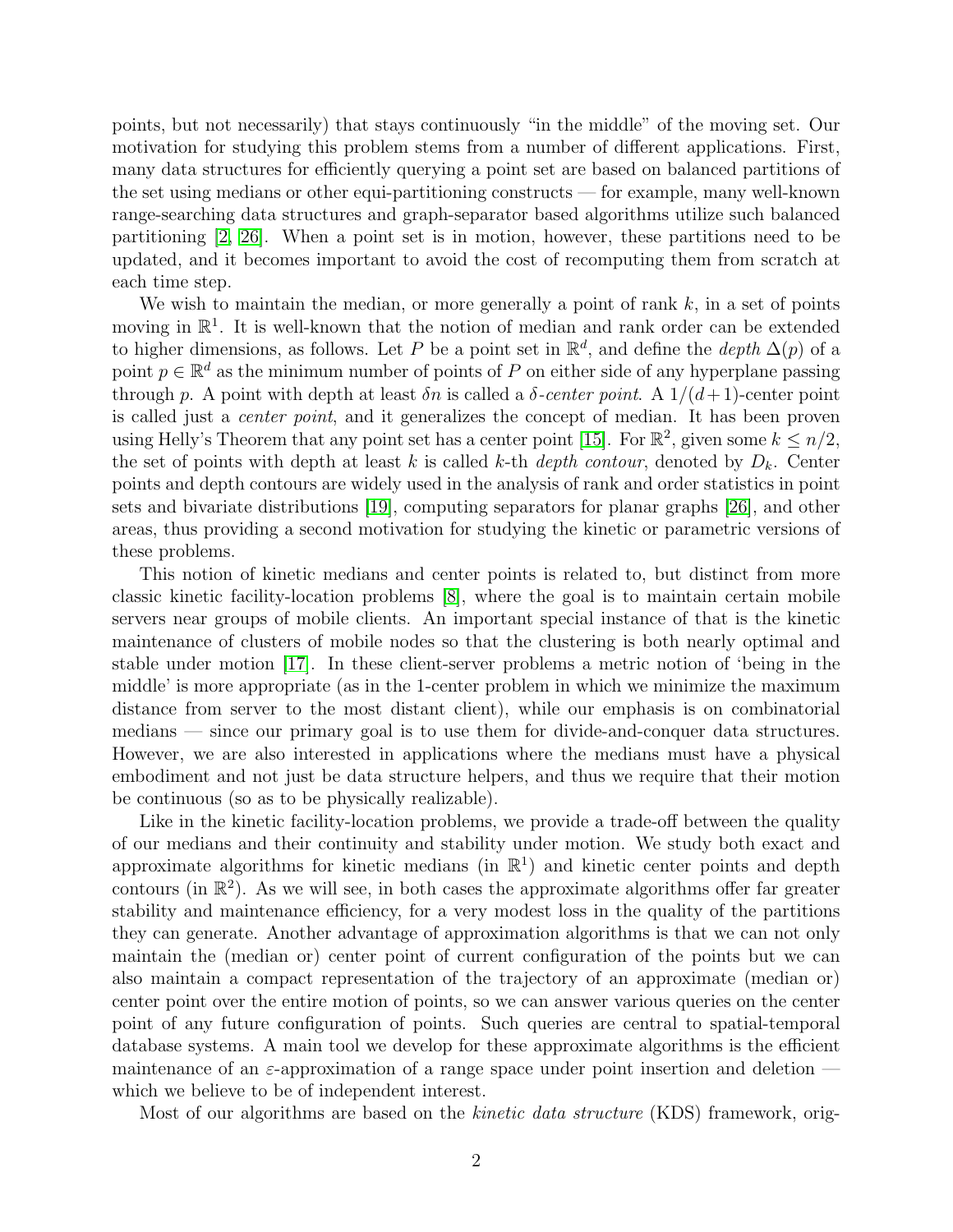inally proposed by Basch et al. [\[6\]](#page-12-2), which provides a toolbox for designing and analyzing data structures under motion. The basic idea in the kinetic framework is that even though the objects move continuously, the relevant combinatorial structure changes only at certain discrete times — therefore one need not update the data structure continuously. See the review article by Guibas [\[18\]](#page-13-4) for details.

**Related work.** Finding the median (or more generally the point of rank  $k$ , for some given k) of a set of points in  $\mathbb{R}^1$  can be done in linear time [\[12\]](#page-12-3). If the points move on the real line, then maintaining the point of rank  $k$  is closely related to the concept of *levels* in the arrangement defined by the trajectories in the xt-plane, as defined next.<sup>[1](#page-2-0)</sup> The level of a point  $p \in \mathbb{R}^2$  in an arrangement  $\mathcal{A}(\Gamma)$  is the number of curves in  $\Gamma$  lying below p. Let  $\Lambda_k(\Gamma)$  denote the closure of the edges of  $\mathcal{A}(\Gamma)$  whose level is k;  $\Lambda_k(\Gamma)$  is an x-monotone curve and it is called the k-level of the arrangement. Set  $\lambda_k(\Gamma) = |\Lambda_k(\Gamma)|$  and define  $\lambda_k(n) = \max{\{\lambda_k(\Gamma)| |\Gamma| = n\}}$ . Hence, the point of rank  $k$  at time  $t_0$  is given by the trajectory that is on the k-level for  $t = t_0$ , and  $\lambda_{n/2}(n)$  bounds the number of changes to the median. If  $\Gamma$  is a set of n lines, then  $\lambda_k(\Gamma) = O(n^{4/3})$  [\[14\]](#page-12-4). For general curves, a recent result of Chan [\[9\]](#page-12-5) implies that  $\lambda_k(\Gamma) = O(n^{2-2/3^{s}})$ , where s is the maximum number of intersection points between two curves. Maintaining the median thus reduces to computing the  $n/2$ -level.

Maintaining an  $\varepsilon$ -approximate median reduces to computing an  $\varepsilon$ -approximate  $n/2$ -level, that is, an x-monotone curve lying between the  $(1 - \varepsilon)n/2$ -level and the  $(1 + \varepsilon)n/2$ -level. There has been a lot of work on computing approximate levels. Edelsbrunner and Welzl [\[16\]](#page-13-5) showed that an  $\varepsilon$ -approximate median level with at most  $\lceil \lambda_{n/2}(n)/(\varepsilon n) \rceil$  edges can be com-puted for line arrangements. Later Matoušek [\[22\]](#page-13-6) proposed an algorithm for obtaining an  $\varepsilon$ -approximate median level with constant complexity (depending on  $\varepsilon$  only) for an arrange-ment of n lines. This idea was further explored by Agarwal et al. [\[3\]](#page-12-6) to obtain efficient off-line and on-line maintenance of an approximate median level of an arrangement of lines or line segments. They compute an  $\varepsilon$ -approximate median with size  $O(1/\varepsilon^2)$  in time  $O(n \log n/\varepsilon^2)$ .

In 2-D, a center point can be computed in linear time [\[20\]](#page-13-7). Clarkson et al. [\[11\]](#page-12-7) proposed a randomized algorithm to compute an  $\varepsilon$ -approximate center point. The computational cost is polynomial in only the dimension and  $1/\varepsilon$ . Miller *et al.* use  $O(n^2)$  time and space to find all the depth contours, by computing the arrangement of the  $n$  lines in the dual plane [\[25\]](#page-13-8). A single k-th depth contour can be computed in  $O(n \log^3 n)$  time [\[21\]](#page-13-9). To our knowledge, there are no prior results on maintaining the exact/approximate depth contours or center points under motion.

Our results. We start by briefly looking at the (rather easy) problem of maintaining medians and points of a given rank k for points moving in  $\mathbb{R}^1$  (Section [2.1\)](#page-3-0). Then we present two KDS's for maintaining a center point of a set of n points moving in the plane (Sections [2.2](#page-4-0) and [2.3\)](#page-6-0). The first KDS actually maintains the k-th depth contour for any given  $0 \leq k \leq n$ . As a byproduct, it also gives a KDS for maintaining the entire center

<span id="page-2-0"></span><sup>&</sup>lt;sup>1</sup>The arrangement of a collection Γ of curves, denoted as  $\mathcal{A}(\Gamma)$ , is the planar decomposition induced by Γ. Its vertices are the intersection points of curves in Γ, its edges are maximal (open) connected portions of curves that do not contain a vertex, and its faces are the connected components of  $\mathbb{R}^2 \setminus \bigcup \Gamma$ .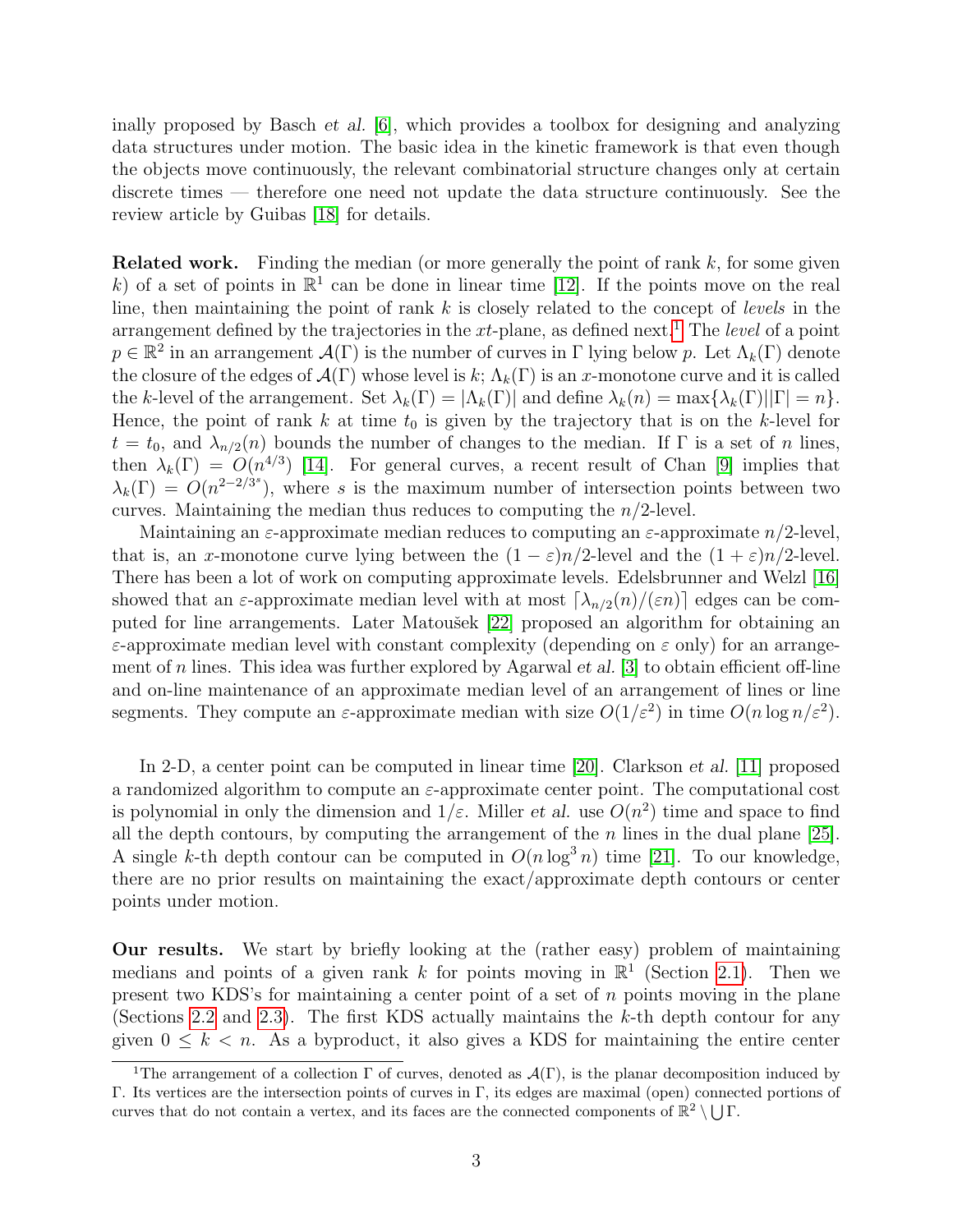region, i.e., the set of all center points. It requires  $O(n^2)$  certificates and processes  $O(n^{4+\delta})$ events under pseudo-algebraic motion of points, each event requiring  $O(\log^2 n)$  time. The second KDS maintains a subset of the center points. It requires only  $O(n \log n)$  certificates but processes  $O(n^{7+\delta})$  events in the worst case. As stated above, these are the first results known for this problem.

Since these exact algorithms are quite expensive, we next study approximation algorithms. We first describe an algorithm for maintaining an  $\varepsilon$ -approximation  $A \subseteq S$  under insertions and deletions of points (see Section [3\)](#page-7-0). Because  $\varepsilon$ -approximations are a widelyused tool in computational geometry, this result is of interest on its own. We show that a center point of A is an  $\varepsilon$ -approximate center point of S. The set A does not change as long as the points in  $S$  follow the same trajectories. Whenever the trajectory of a point  $p$ changes, we delete  $p$  from  $S$  and re-insert it with the new trajectory. Our algorithm can update A in  $(\log(n)/\varepsilon)^{O(1)}$  time. Whenever we compute A, we also compute in  $O(1/\varepsilon^{O(1)})$ time a t-monotone polygonal curve  $\gamma$  so that  $\gamma(t)$  is a center point of  $A(t)$ . Therefore for any t, we can compute in  $O(\log(1/\varepsilon))$  time an  $\varepsilon$ -approximate center point of the points in  $S(t)$ , based on their current trajectories (Section [4.1\)](#page-10-0). The same idea can also be used to maintain an  $\varepsilon$ -approximate median of a set of points moving in  $\mathbb{R}^1$ .

The  $\varepsilon$ -approximation based algorithm maintains an  $\varepsilon$ -approximate median that changes  $O(1/\varepsilon^4 \log^2(1/\varepsilon))$  time, and the total time spent is  $O(n/\varepsilon^{O(1)})$ . If the trajectories of the points are known in advance, then one can improve the running time and maintain a more stable median (Section [4.2\)](#page-10-1). More precisely, if the trajectories of points are fixed-degree algebraic curves, then we can compute in  $O(n + 1/\varepsilon^{O(1)})$  time a t-monotone curve  $\gamma$  with  $O(1/\varepsilon^2)$  breakpoints so that  $\gamma(t)$  is an  $\varepsilon$ -approximate median of  $S(t)$ . If furthermore the points in S move with fixed velocities, we can give a Las Vegas algorithm that reduces the number of breakpoints on  $\gamma$  to  $O(1/\varepsilon^{4/3} \log^2(1/\varepsilon))$  by spending  $O(n/\varepsilon^{1/3} \log(1/\varepsilon))$  expected time.

# 2 Exact Algorithms

We begin by describing a KDS for maintaining the median of a set of points moving in  $\mathbb{R}^1$ . Next, we describe a KDS to maintain the depth contour of a set S of points moving in the plane, which as a byproduct also gives a KDS for maintaining the center region, the set of all center points, of S. Finally, we describe an alternate more space-efficient KDS for maintaining a center point of S.

### <span id="page-3-0"></span>2.1 Maintaining the median

Maintaining the exact median of a set S of n points moving in  $\mathbb{R}^1$ , or, more generally, maintaining the point of rank  $k$  for a fixed  $k$ , can be done by adapting the HeapSweep algorithm [\[7\]](#page-12-8). We maintain (i) the point of rank k, (ii) the maximum of  $S_{\leq k}(t)$ , the points of rank less then k, in a kinetic tournament, and (iii) the minimum of  $S_{\geq k}$ , the points with rank greater than  $k$ , in a kinetic tournament. This is easy to maintain, e.g., when the maximum of  $S_{\leq k}(t)$  swaps with the point of rank k, it is deleted from  $S_{\leq k}(t)$ , and it becomes the new point of rank k; the old point of rank k is inserted into  $S_{\leq k}(t)$ . Following the analysis of [\[7\]](#page-12-8),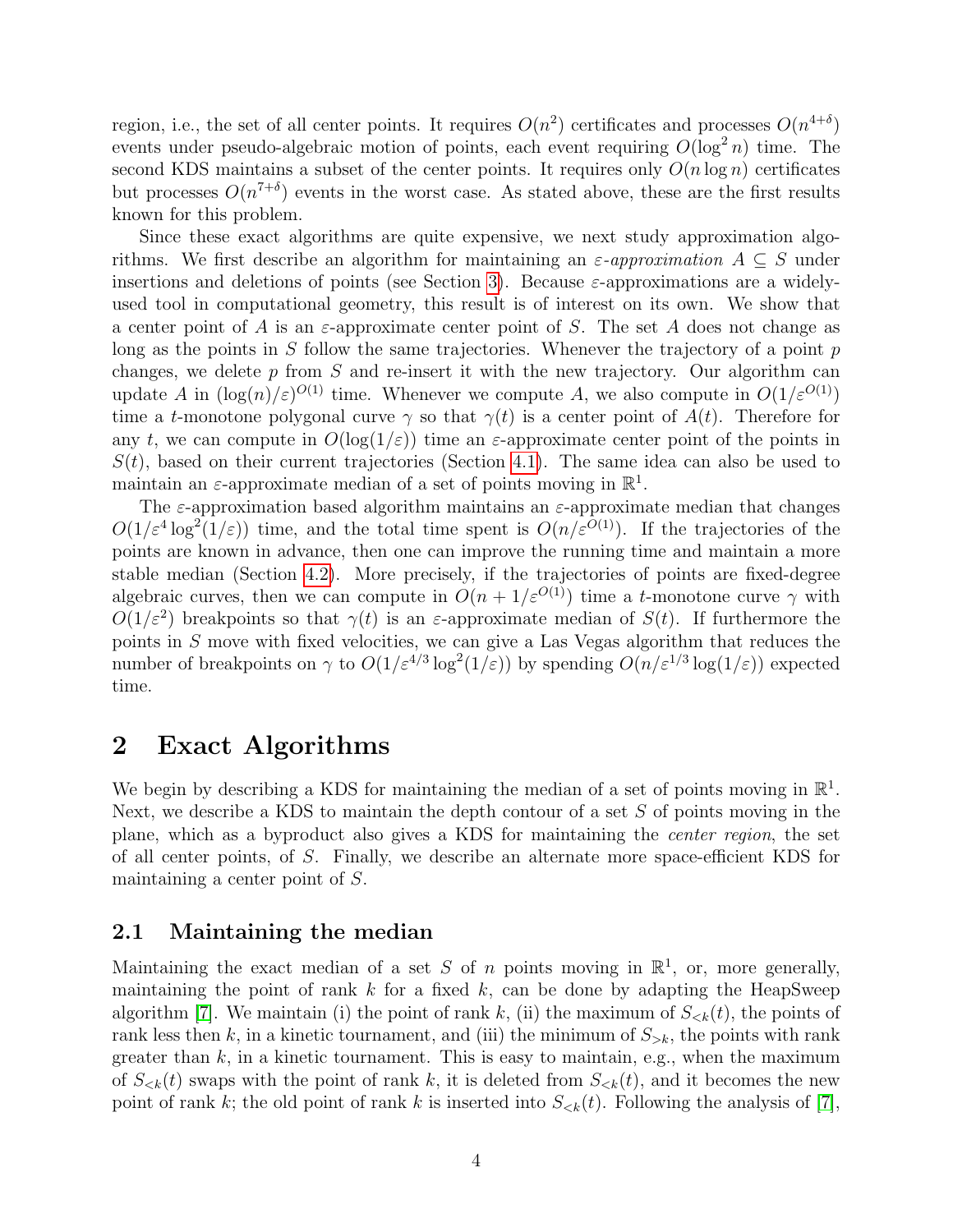we prove the following.

**Theorem 2.1** Let S be a set of n points moving in  $\mathbb{R}^1$ , and let k be an integer. We can maintain the point of S of rank k using a KDS that uses  $O(n)$  certificates. Assuming pseudoalgebraic motion, the number of events processed by the KDS is  $O(\lambda_k(n) \log^2 n)$ , and each event can be handled in  $O(\log n)$  time.

#### <span id="page-4-0"></span>2.2 Maintaining the depth contour and center region

Given a set S of n points moving in  $\mathbb{R}^2$  and an integer  $0 \leq k \leq n$ , we describe a KDS for maintaining the k-th depth contour,  $D_k$ , of S as the points in S move. The center region of S, is simply  $D_{n/3}$ . Note that k-the depth contour of a set P of n stationary points in the plane is also closely related to the k-th and  $(n - k)$ -th levels in arrangements: if we dualize [\[13\]](#page-12-9) P, we obtain a set  $P^*$  of n lines, and a point at depth k dualizes to a line lying between  $\Lambda_k(P^*)$  and  $\Lambda_{n-k}(P^*)$ . Hence, the dual of points whose depth is at least k is the region lying between the lower hull of  $\Lambda_{n-k}(S^*)$  and the upper hull of  $\Lambda_k(S^*)$ . Thus the problem at hand reduces to the following. Let  $L = \{\ell_1, \ldots, \ell_n\}$  be a set of n lines in the plane, each moving independently, i.e.,  $\ell_i : y = a_i(t) + b_i(t)x$ , where  $a_i(\cdot)$  and  $b_i(\cdot)$  are polynomials in t. We wish to maintain the upper (or lower) hull of  $\Lambda_k(L)$ , the k-th level of  $\mathcal{A}(L)$ , as the lines in L move.

For each line  $\ell \in L$ , let  $v^-(\ell)$  (resp.  $v^+(\ell)$ ) be the leftmost (resp. rightmost) point of  $\Lambda_k(L) \cap \ell$ . Let  $V = \{v^-(\ell), v^+(\ell) \mid \ell \in L\}$ . The upper hull of  $\Lambda_k(L)$  is the same as that of V. We maintain the upper hull of  $V$  using the kinetic data structure described in [\[6\]](#page-12-2). In more detail, we proceed as follows.

For a line  $\ell \in L$ , let  $\Sigma(\ell)$  be the sequence of vertices of  $\mathcal{A}(L)\cap \ell$ , sorted from left to right.  $\Sigma(\ell)$  partitions  $\ell$  into the edges of  $\mathcal{A}(L)$ . For each edge e, let  $\lambda(e)$  be the level of the points in e. Note that if e' lies immediately to the right of e, then  $\lambda(e') = \lambda(e) \pm 1$  depending on the local geometric situation. We maintain the set  $E(\ell)$  of all the edges on  $\ell$  whose level is k. We add the left endpoint of the leftmost edge and the right endpoint of the rightmost edge of  $E(\ell)$  (i.e.,  $v^-(\ell), v^+(\ell)$ ) to V. For each  $\ell$ , we maintain: (i) the sequence of vertices and edges of the arrangement on  $\ell$ , (ii)  $E(\ell)$ , and (iii)  $v^-(\ell)$ ,  $v^+(\ell)$ . In addition, we also use a KDS to maintain the upper hull of  $V$ , as the lines in  $L$  move [\[6\]](#page-12-2). We will also need it to handle insertion and deletion of points.



<span id="page-4-1"></span>Figure 1: (i) An event of type (E1);  $\ell_1$  and  $\ell_2$  become parallel. (ii) An event of type (E2);  $\ell_1, \ell_2, \ell_3$  become concurrent.

There are three types of events that the algorithm has to handle to maintain the above structures: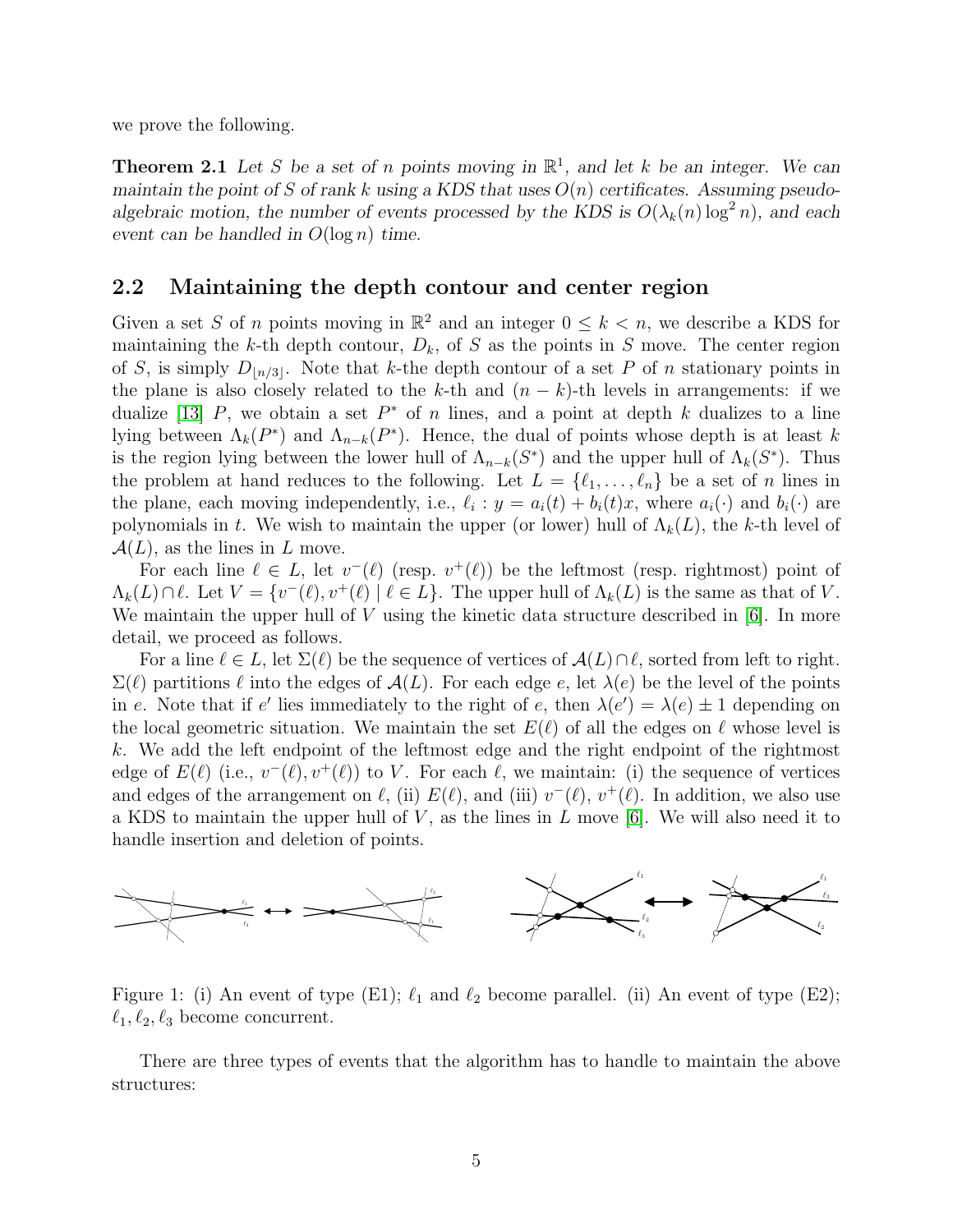- (E1) Two lines  $\ell_1, \ell_2$  become parallel. Suppose  $\ell_1 \cap \ell_2$  was the rightmost intersection point on  $\ell_1$  (and  $\ell_2$ ) before the event. Then  $\ell_1 \cap \ell_2$  becomes the leftmost intersection point on  $\ell_1$  (and  $\ell_2$ ) after the event; see Fig. [1](#page-4-1) (i). We update the ordering of  $\Sigma(\ell_1)$  and  $\Sigma(\ell_2)$ . The two rightmost edges on  $\ell_1$  and  $\ell_2$  are merged and the leftmost edge on each of  $\ell_1$  and  $\ell_2$  is split into two edges. The level of the new edge on  $\ell_1$  (resp.  $\ell_2$ ) can be computed in  $O(1)$  time from the level of its neighboring edge on  $\ell_1$  (resp.  $\ell_2$ ). If necessary, we also update  $E(\ell_1), E(\ell_2), V$ , and the KDS for maintaining  $\mathcal{UH}(V)$ . There are  $O(n^2)$  such events, each requiring  $O(\log n)$  time to update  $\mathcal{A}(L)$  and  $E(\ell)$ . In addition, at each such event, we may also performs  $O(1)$  insert/deletion operations on the KDS, which in turn can generate additional internal events for the KDS.
- (E2) Three lines  $\ell_1, \ell_2, \ell_3$  become concurrent. In this case  $\sigma_2 = \ell_1 \cap \ell_2$  and  $\sigma_3 = \ell_1 \cap \ell_3$ are adjacent along  $\ell_1$ . After the event their ordering along  $\ell_1$  flips; see Fig. [1](#page-4-1) (ii). We therefore swap  $\sigma_2$  and  $\sigma_3$  in  $\Sigma(\ell_1)$ , and update the level  $\lambda(e)$  of the edge  $e \subseteq \ell_1$  induced by  $\sigma_2$  and  $\sigma_3$  in  $O(1)$  time. If necessary, we also update  $E(\ell_1)$ , V, and the KDS for maintaining  $\mathcal{U}\mathcal{H}(V)$ . We repeat the same procedure for  $\ell_2$  and  $\ell_3$ . There are  $O(n^3)$ such events, and each requires  $O(\log n)$  time plus  $O(1)$  insert/delete operations in the KDS.
- (E3) An event of KDS for maintaining  $\mathcal{U}\mathcal{H}(V)$ . Roughly speaking, the KDS by Basch et al. [\[6\]](#page-12-2) is a tree data structure, which partitions  $V$  into two roughly equal subsets  $V_1$  and  $V_2$ and recursively maintains  $\mathcal{UH}(V_1)$  and  $\mathcal{UH}(V_2)$ . The root of the tree maintains the upper hull of  $\mathcal{UH}(V_1) \cup \mathcal{UH}(V_2)$  and linear number of "certificates" that keep track of the combinatorial structure of  $\mathcal{UH}(V)$  plus some additional book-keeping information. The KDS triggers an event when one of the certificate is no longer true, indicating that the structure needs to be updated. In addition to the events caused by the motion of points, insertion/deletion of a point also triggers events in KDS. Each of these events can be processed in  $O(\log^2 n)$  time, as described in [\[6\]](#page-12-2). The following lemma bounds the number of these events.

<span id="page-5-0"></span>**Lemma 2.1** There are  $O(n^{4+\delta})$  events of type (E3).

*Proof.* We only count the number of events at the root of the KDS. The events at other nodes can be counted using a recursive argument. Let q be a vertex of  $A(L)$  that was in V during the time interval  $[t_1, t_2]$ . If q appears in V more than once, we regard these occurrences of q as different points. Let  $q^*(t)$  be the line dual to  $q(t)$ . Define  $\gamma_q$  to be the ruled surface in the txy-space swept by  $q^*(t)$  during the interval  $[t_1, t_2]$ , i.e.,  $\gamma_q = \bigcup_{t_1 \le t \le t_2} t \times q^*(t)$ . Regard each  $\gamma_q$  as the graph in the txy-space of a partial bivariate function  $\gamma_q(\tilde{t}, x)$ . Let  $G_1$  (resp.  $G_2$ ) be the set of these surfaces corresponding to the points that ever appeared in  $V_1$  (resp.  $V_2$ ). Following the same argument as in [\[6\]](#page-12-2), we can show that the number of events of type (E3) at the root, including the ones triggered by insertion/deletion of points, is proportional to the number of vertices in the overlay of the upper envelopes of surfaces in  $G_1$  and  $G_2$ . It thus suffices to bound the number of such vertices.

We partition the t-axis into  $O(n^2)$  slices so that there are at most 2n events of type (E1) and (E2) in each slice. For each slice  $\Delta$ , let  $G_1^{\Delta}$  (resp.  $G_2^{\Delta}$ ) be the set of surfaces in  $G_1$  (resp.  $G_2$ ) that intersect the slice  $\Delta$ . Since the number of vertices in V at any given time is at most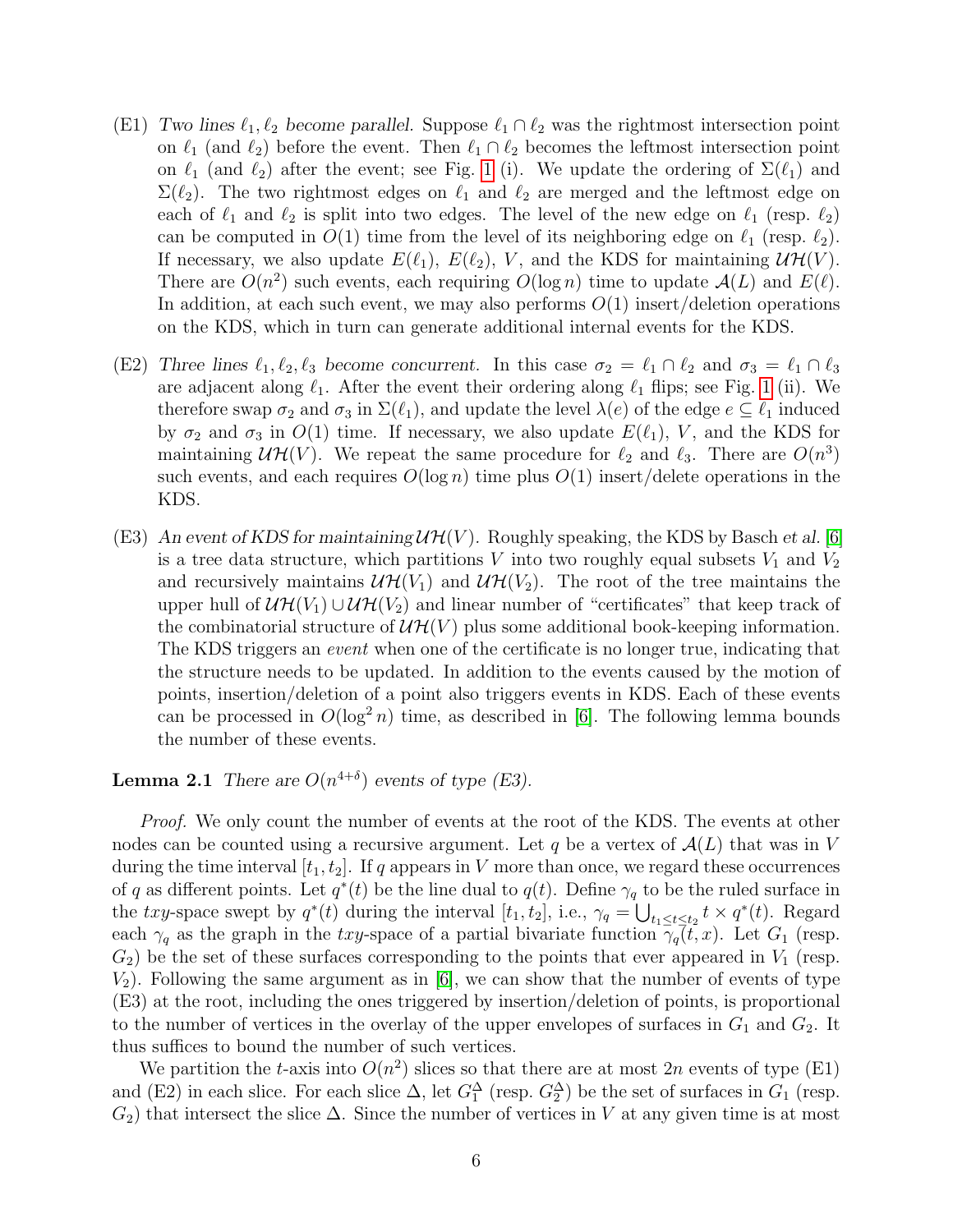2n, we have  $|G_1^{\Delta}| + |G_2^{\Delta}| \le 4n$ . By a result of Agarwal *et al.* [\[5\]](#page-12-10), the number of vertices in the overlay of the upper envelopes of  $G_1^{\Delta}$  and  $G_2^{\Delta}$  is  $O(n^{2+\delta})$ . Summing this bound over all  $O(n^2)$  slices and using a recursive argument to bound the number of events at other nodes of the tree, we obtain the desired bound.

The KDS for maintaining  $\mathcal{UH}(V)$  maintains  $O(n \log n)$  certificates. We need additional  $O(n^2)$  certificates to detect events of type (E1) and (E2): (i) leftmost and right vertices along each line of L, and (ii) adjacent pairs of vertices of  $A(L)$  along each line of L. Hence, we conclude the following.

**Theorem 2.2** Let L be a set of n lines in the plane, each moving independently, and let  $0 \leq k < n$  be an integer. We can maintain the upper and lower hulls of  $\Lambda_k(L)$  using  $O(n^2)$ certificates. The number of events processed by the algorithm under the algebraic motion of L is  $O(n^{4+\delta})$ , and each event can be processed in  $O(\log^2 n)$  time.

Corollary 2.1 Let S be a set of n points moving in the plane. We can maintain the center region of S or, more generally, the k-th depth contour of S, using  $O(n^2)$  certificates. The algorithm processes  $O(n^{4+\delta})$  events under algebraic motion of S, and each event can be processed in  $O(\log^2 n)$  time.

#### <span id="page-6-0"></span>2.3 A space-efficient algorithm for maintaining a center point

We now describe another KDS for maintaining a center point of a set S of  $n = 3m$  points moving in the plane. Unlike the previous algorithm, the new KDS uses only  $O(n \log n)$  certificates. First, let us assume that the points in  $S$  are stationary. A result by Tverberg [\[27\]](#page-13-10) (see also [\[24\]](#page-13-11)) implies that S can be partitioned into m triples  $S_1, \ldots, S_m$  so that the intersection of triangles  $\Delta_i = \text{conv}(S_i)$ ,  $1 \leq i \leq m$ , is nonempty. Such a partition is called a Tverberg partition, and any point in  $\Delta = \bigcap_{i=1}^m \Delta_i$  is called a Tverberg point. Any point in  $\Delta$  is also a center point. Moreover, a Tverberg partition in the plane can be computed in  $O(n \log n)$  time [\[26\]](#page-13-0). Since each Tverberg triangle  $\Delta_i$  can be regarded as the intersection of three halfplanes, each bounded by a line passing through a pair of points in  $\Delta_i$ ,  $\Delta$  is the intersection of a set H of  $3m = n$  halfplanes. In the dual plane, a halfplane  $h \in \mathcal{H}$  is mapped to a point  $h^*$  and the intersection of the halfplanes maps to the convex hull of the set  $\mathcal{H}^*$  of points. Therefore we use a KDS to maintain the convex hull  $\mathcal{CH}(\mathcal{H}^*)$  [\[6\]](#page-12-2); it uses  $O(n \log n)$ certificates.

Now as the points in S move, we wish to maintain  $\Delta$ . More precisely, we compute an initial Tverberg partition of S in  $O(n \log n)$  time and maintain  $\Delta$  using the KDS described by Basch et al. [\[6\]](#page-12-2), with the following twist. Whenever  $\Delta$  shrinks to a point, we update the underlying Tverberg partition so that the interior of  $\Delta$  after the modification becomes nonempty. The idea is similar to the one used by Tverberg [\[28\]](#page-13-12). There are two types of events that cause the interior of  $\Delta$  to become empty.

(i) Edge-vertex event. Suppose a point  $d \in \Delta_i$  crosses a line passing through a pair of points  $b, c \in \Delta_j$ . If  $i = j$  (see Fig. [2](#page-7-1) (i)), then basically the halfplanes defining  $\Delta_i$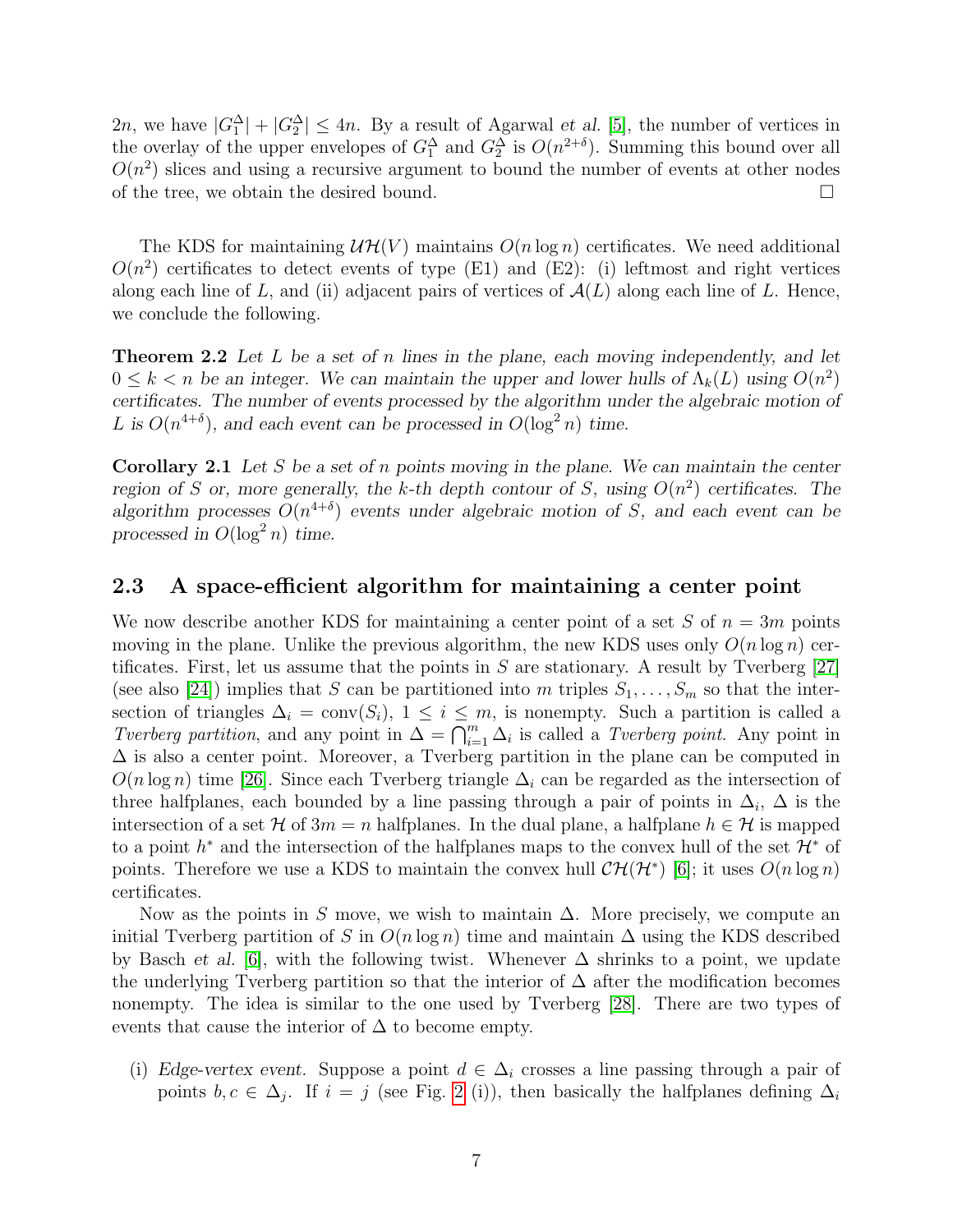

Figure 2: (i) Vertex d of  $\triangle$ bcd crosses the edge bc. (ii) Vertex d of  $\triangle$ def crosses the edge bc of  $\triangle abc$ . (iii) An edge-edge event.

<span id="page-7-1"></span>change. We update  $H$  and modify the KDS accordingly. The Tverberg partition does not change.

If  $i \neq j$ , then we update the Tverberg partition by redistributing the points of  $S_i \cup S_j$ into two triples. Let  $\Delta_i = \Delta def$  and  $\Delta_j = abc$ . Then we set  $S_i = \{a, d, f\}$  and  $S_i = \{b, c, e\}$ . It can be checked that the new  $\Delta_i \cap \Delta_j \neq \emptyset$  and therefore  $\Delta$  has nonempty intersection; see Fig. [2](#page-7-1) (ii). We update the set  $H$  and the KDS.

(ii) Edge-edge event. Suppose three edges, coming from distinct triangles, become concur-rent, see Fig. [2](#page-7-1) (iii) for an example. We can again ensure that  $\Delta$  remains non-empty by regrouping the vertices of the three triangles involved. We omit the details.

Both events involve  $O(1)$  updates in  $H$  and KDS. There are  $O(n^3)$  vertex-edge events and  $O(n^6)$  edge-edge events, so the total number of updates on H is  $O(n^6)$ . By partitioning the time-axis into  $O(n^5)$  slices with n events each, and following the analysis of Lemma [2.1,](#page-5-0) we get:

**Theorem 2.3** Let S be a set of n points moving in the plane. We can maintain a center point of S using  $O(n \log n)$  certificates. The algorithm processes  $O(n^{7+\delta})$  events under algebraic motion of S, and each event can be processed in  $O(\log^2 n)$  time.

### <span id="page-7-0"></span>3 Maintaining  $\varepsilon$ -approximations

A range space is a pair  $X = (S, \mathcal{R})$ , where S is a set and  $\mathcal{R} \subset 2^S$ . S is called the set of points, and  $R$  is called the set of *ranges*. In the sequel we deal with finite range spaces, where S is finite. A subset  $A \subseteq S$  is called an  $\varepsilon$ -approximation for X if, for every range  $R \in \mathcal{R}$ ,  $||A \cap R|/|A| - |R|/|S|| < \varepsilon$ . The concept of  $\varepsilon$ -approximation plays an important role in computational geometry, and forms the basis of many efficient randomized and deterministic algorithms and data structures [\[10\]](#page-12-11). In this section we describe an algorithm for maintaining an  $\varepsilon$ -approximation of a range space as points are inserted or deleted. Maintaining  $\varepsilon$ -approximation under insertions and deletions is trivial if we allow randomization,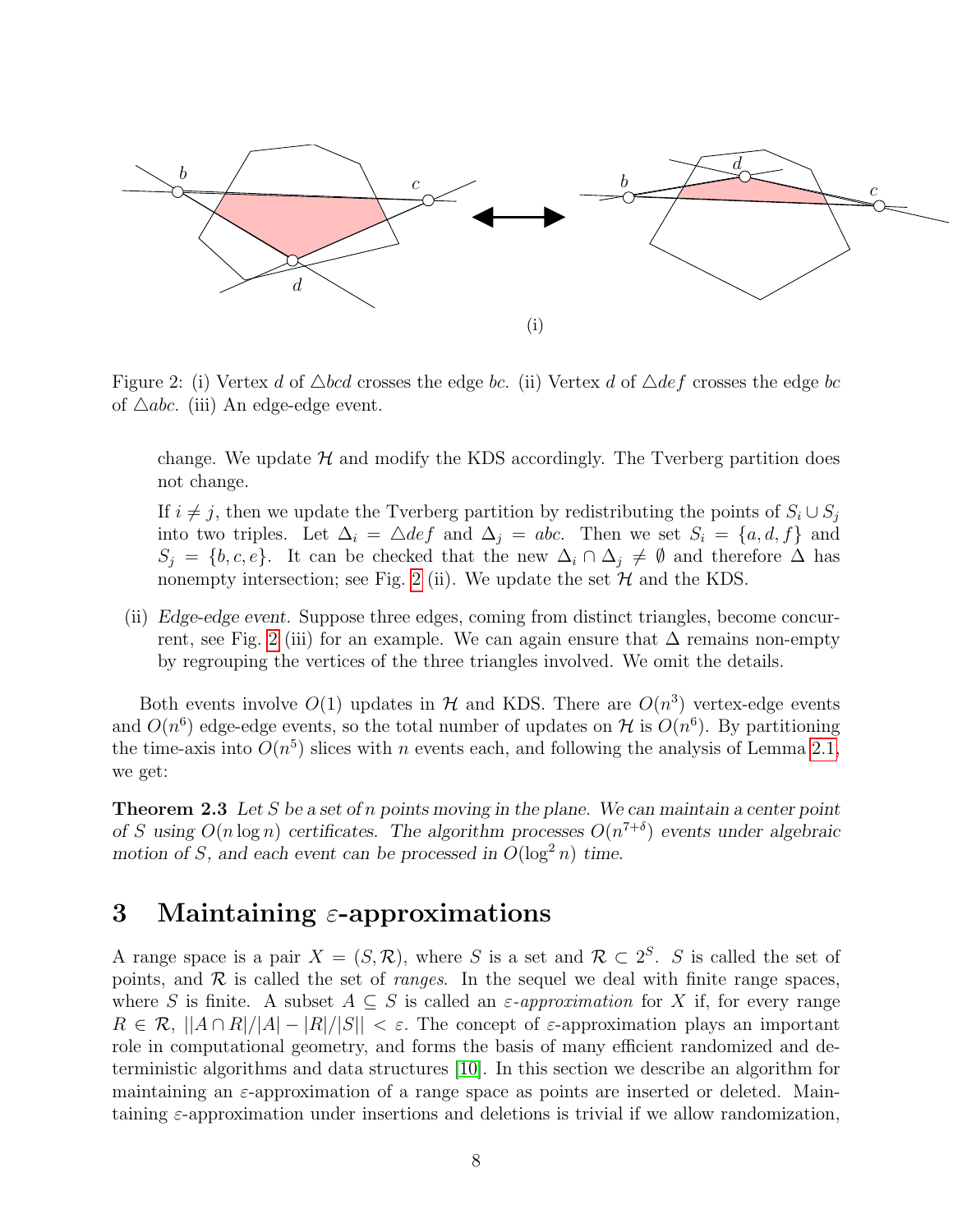because we can just resample the  $\varepsilon$ -approximation after each update, but we cannot efficiently verify whether the random sample is an  $\varepsilon$ -approximation. In the kinetic settings, where the number of updates of trajectories could be quite large, this Monte Carlo approach is not viable because the size of the sample needed to guarantee success with high probability would have to be quite large as well. Thus, a deterministic solution in this case is desirable, which guarantees that we are always working with an  $\varepsilon$ -approximation. We first briefly review an algorithm for constructing an  $\varepsilon$ -approximation [\[10\]](#page-12-11) and then describe how we dynamize it. Before proceeding we state some well-known properties of  $\varepsilon$ -approximations.

**Lemma 3.1** (i) If A', B' are  $\varepsilon$ -approximations for the range spaces  $(A, \mathcal{R})$  and  $(B, \mathcal{R})$ , respectively, and  $|A| = |B|$ ,  $|A'| = |B'|$ , then  $A' \cup B'$  is an  $\varepsilon$ -approximation of  $(A \cup B, \mathcal{R})$ .

(ii) If A'' is an  $\varepsilon$ -approximation for  $(A', \mathcal{R})$  and A' is an  $\varepsilon'$ -approximation for  $(A, \mathcal{R})$ , then  $A''$  is an  $(\varepsilon + \varepsilon')$ -approximation to  $(A, \mathcal{R})$ .

(iii) Halving: Given  $(A, \mathcal{R})$ , a range space of VC-dimension d, one can compute a bichromatic coloring of A, such that the set A' of black points is an  $O((\log(n))/\sqrt{n})$ -approximation for  $(A, \mathcal{R})$ , and  $|A'| = |A|/2$  $|A'| = |A|/2$ . This takes  $O(n^{d+1})$  time, where  $n = |A|$ .

Construction of an  $\varepsilon$ -approximation. Assume  $|S| = 2^i$ . The algorithm can easily be modified to handle general values of  $n$ , but we omit the details here. Lemma [2](#page-8-0) offers a rather natural way of computing  $\varepsilon$ -approximation of a point set S: build a balanced binary tree over the points of S, and compute the  $\varepsilon$ -approximation in a bottom-up fashion. At every node  $v$ , take the two approximations computed for the children, and merge them together, to form an approximation for all the points stored in the subtree of  $v$ . If this set is too large, halve it using Lemma [2](#page-8-0) (iii).

It is easy to verify that by fine-tuning the above construction we can get an  $\varepsilon$ -approximation to  $S$  in the root of this tree. Indeed, we just perform merging in nodes that have less than  $\mu = \frac{c}{c^2}$  $\frac{c}{\varepsilon^2}(\log n \log(\log(n)/\varepsilon))^2$  points in their subtree. In every other node, we perform merging and halving. The merging itself does not introduce any error. The only source for error is the halving, and the total error created is bounded by the sum of the errors introduced in each level. We have that the approximation quality is

$$
\sum_{i=1}^{\lceil \log_2 n \rceil} O\bigg(\frac{\log \mu}{\sqrt{\mu}}\bigg) \le \frac{\varepsilon}{2},
$$

for c large enough. Note, that the set stored in the root of the tree is too big. We further shrink it by repeated halving till it is of size  $O(1/\varepsilon^2 \log(1/\varepsilon))$ . This adds an extra error of  $\varepsilon/2$ . Overall, the resulting set is an  $\varepsilon$ -approximation of size  $O(1/\varepsilon^2 \log 1/\varepsilon)$ .

**Lemma 3.2** Given a set range space  $X = (S, \mathcal{R})$  of VC-dimension d and and a parameter ε, we can compute an ε-approximation of X of size  $O(1/\varepsilon^2 \log(1/\varepsilon))$  in time  $O(n\mu^d)$ , where  $|S| = n$  and  $\mu = \frac{c}{c^2}$  $\frac{c}{\varepsilon^2}(\log n \log(\log(n)/\varepsilon))^2$ .

<span id="page-8-0"></span><sup>&</sup>lt;sup>2</sup>The *VC-dimension* of a range space  $X = (S, \mathcal{R})$  is the size of the largest subset  $N \subseteq S$  such that  $|\{N \cap r \mid r \in \mathcal{R}\}| = 2^{|N|}.$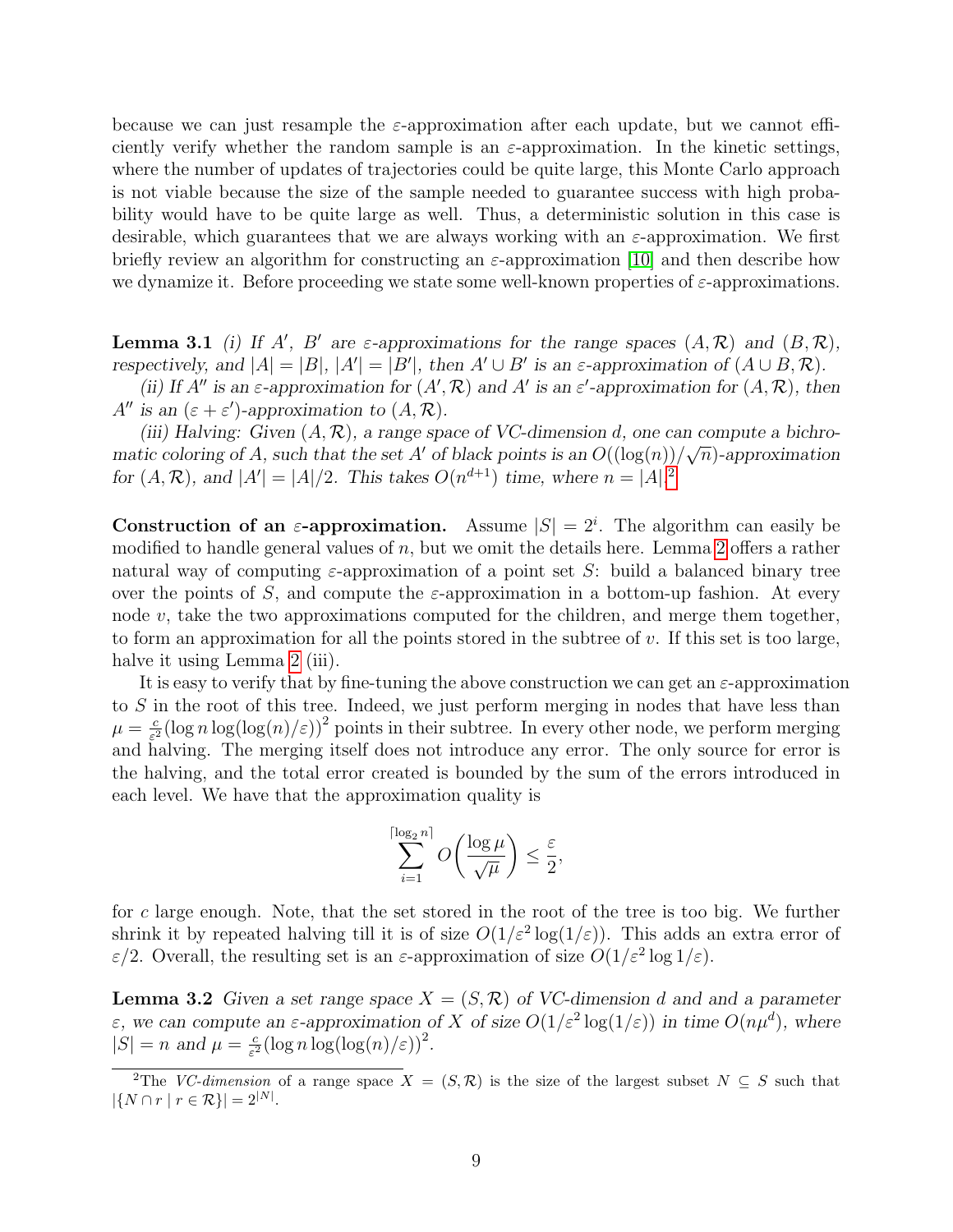The above result can be extended to a range space  $X = (S, \mathcal{R})$  in which each point p of S is assigned a nonnegative weight  $w(p)$  and a subset  $A \subseteq S$  is called an  $\varepsilon$ -approximation of  $|w(A \cap R)/w(A) - w(R)/w(S)| < \varepsilon$ , where  $w(N) = \sum_{p \in N} w(p)$  of S.

<span id="page-9-0"></span>**Theorem 3.1** Given a weighted range space  $X = (S, \mathcal{R})$  of n points (the weights are nonnegative real numbers) of VC-dimension d and a parameter  $\varepsilon > 0$ , we can compute an ε-approximation for X in  $O(nμ^d \log(1/\varepsilon))$  time, where  $μ = \frac{c}{\varepsilon^d}$  $\frac{c}{\varepsilon^2}(\log n \log(\log(n)/\varepsilon))^2$ .

**Handling insertions and deletions.** We are going to maintain the current set  $P$  as a set of  $O(\log n)$  perfectly balanced trees, where a tree of rank i has  $2<sup>i</sup>$  points stored in it. Every node of those trees maintains in it an approximation to all the points in the subtree rooted at this node of size  $m = c(\log^2 n)/\varepsilon^2$ , where c is a large enough constant.

When inserting a point, we create a tree that has only this point in it. When deleting a point from a tree, we break it into  $O(\log n)$  trees. After every such operation, we go over the collection of trees, sorted in increasing order by their rank, and merge every two trees  $T_1, T_2$  that has the same rank r. This is done by creating a new tree having both trees as subtrees of its roots, and computing the approximation associated the root by merging the two approximations associated with its two children, and halving them. The two old trees are removed from the collection, and the new tree is added, with its rank being  $r+1$ . Clearly, after  $O(\log n)$  such operations, the collection of trees becomes legal again.

This yields  $M = O(\log n)$  sets  $S_1, \ldots, S_M$ , each one  $\varepsilon/4$ -approximating the points stored in the tree it was extracted from. We can not just merge those sets to form an  $\varepsilon$ -approximation for the whole point set, as the original point sets have different cardinalities. Instead, we associate with all the points of  $S_i$  a weight which is  $2^i/|S_i|$  (the set  $S_i$  associated with a tree of rank i containing  $2^i$  points). Clearly,  $S_1 \cup \ldots \cup S_M$  with those associated weights is an  $\varepsilon/4$ -approximation for the current point set. We can finally normalize this into an unweighted  $\varepsilon$ -approximation, by computing an  $\varepsilon/4$ -approximation of  $(S_1 \cup \ldots \cup S_m, \mathcal{R})$  using Theorem [3.1.](#page-9-0) The resulting approximation is clearly the required  $\varepsilon$ -approximation. Omitting the details of the analysis, we conclude the following.

<span id="page-9-1"></span>**Theorem 3.2** Given a range space  $X = (S, \mathcal{R})$  of VC-dimension d and a parameter  $\varepsilon$ , one can (deterministically) maintain an  $\varepsilon$ -approximation of X of size  $O(1/\varepsilon^2 \log(1/\varepsilon))$ , in  $O\left(\frac{\log^{2d+3}n}{\epsilon^{2d+2}}\right)$  $\frac{g^{2d+3}n}{\varepsilon^{2d+2}}(\log(\log(n)/\varepsilon))^{2d+2}\right)$  time per insertion or deletion.

# <span id="page-9-2"></span>4 Approximation Algorithms

In this section we describe approximation algorithms for maintaining  $\varepsilon$ -approximate median and center points. We first show that we can get fast approximation algorithms using our results on  $\varepsilon$ -approximations. As mentioned in the introduction, they not only maintain an  $\varepsilon$ -approximate median or center point of the current configuration of points sets, but also compute a t-monotone curve  $\gamma$  such that  $\gamma(t)$  is an  $\varepsilon$ -approximate median or center point of  $S(t)$ . Next we show that we can develop even faster algorithms in the off-line setting, where the trajectories of input points are given in advance, that maintain more stable  $\varepsilon$ approximate medians.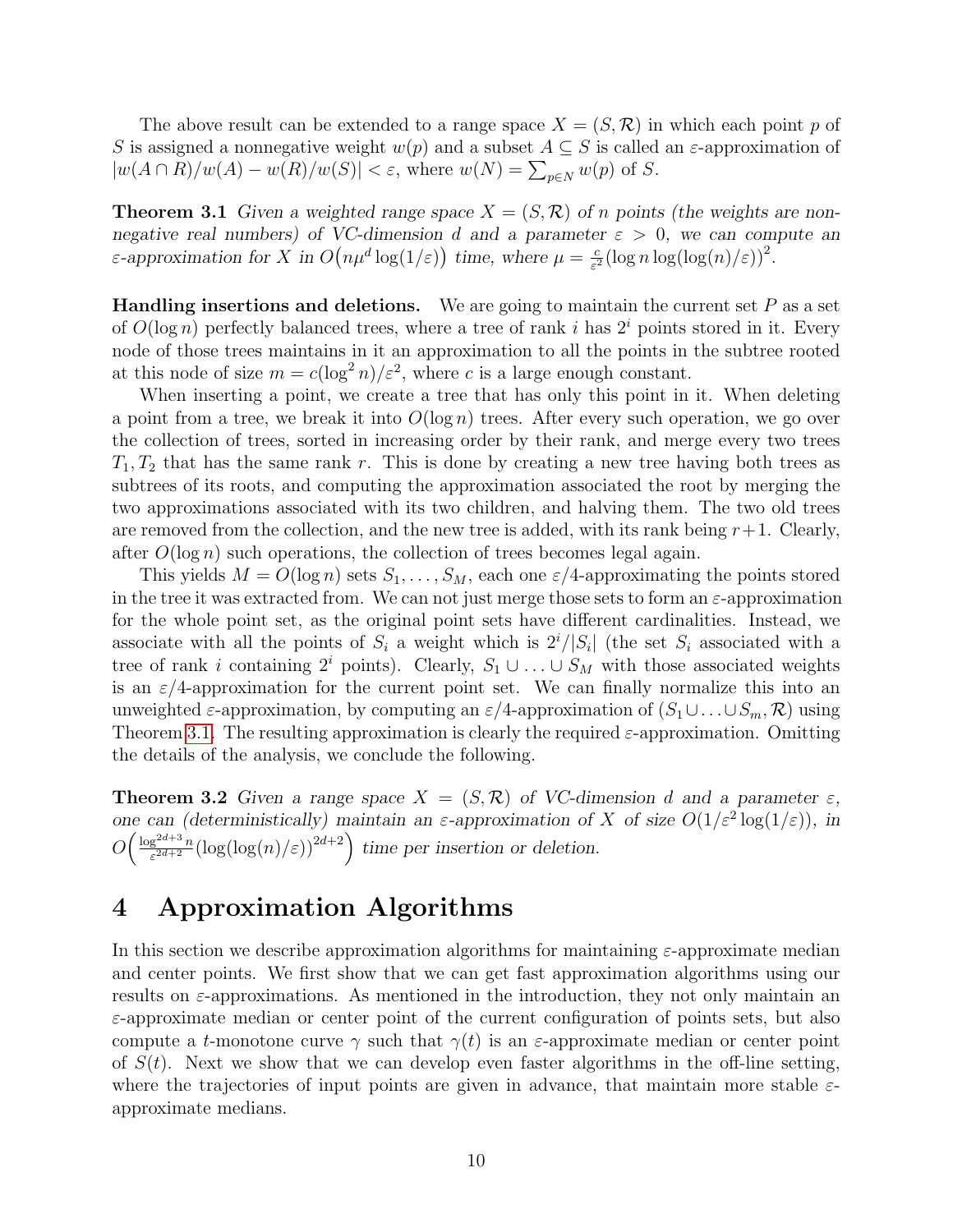### <span id="page-10-0"></span>4.1 The  $\varepsilon$ -approximation based algorithms

We show that the algorithm described in Section [3](#page-7-0) can be used to maintain an  $\varepsilon$ -approximate median and center point. Let S be a set of n points moving in  $\mathbb{R}^1$ . Let R be the set of vertically downward rays in the tx-plane, i.e.,  $R = \{[-\infty, x] \times t \mid x, t \in \mathbb{R}\}.$  For an element  $\rho = [-\infty, x] \times t \in R$ , let  $S_\rho = \{p \mid \text{there is a } t \text{ such that } p(t) \in \rho\}$ . We define the range space  $\mathcal{M} = (S, \{S_\rho \mid \rho \in R\})$ . The following lemma is straightforward.

**Lemma 4.1** Let  $A \subseteq S$  be an  $\varepsilon$ -approximation of S for the range space M. Then for any t, the median of  $A(t)$  is an  $\varepsilon$ -approximate median of  $S(t)$ .

It can be proved that if the trajectories of S are algebraic then the VC-dimension of  $\mathcal M$  is finite. Therefore we can use the algorithms of the previous section to maintain an  $\varepsilon$ -approximation of S. We can compute the median level of the trajectories of A. Since we compute the entire median level, there are no events unless the trajectory of a point in S changes. When the trajectory of a point changes, A is recomputed in  $(\log(n)/\varepsilon)^{O(1)}$  time using Theorem [3.2,](#page-9-1) and we recompute the median level of A in  $(1/\varepsilon)^{O(1)}$  additional time. We thus obtain the following.

**Theorem 4.1** Let S be a set of points moving in  $\mathbb{R}^1$ , and let  $\varepsilon > 0$  be a parameter. Assuming that the motion of S is algebraic, we can construct a data structure that can be updated in  $(\log(n)/\varepsilon)^{O(1)}$  time whenever the trajectory of a point in S changes, and that, for any time t, can return an  $\varepsilon$ -approximate median of  $S(t)$  in  $O(\log(1/\varepsilon))$  time based on the current trajectories of S.

Using a similar argument, we can maintain an  $\varepsilon$ -approximate center point of S.

**Theorem 4.2** Let S be a set of points moving in  $\mathbb{R}^2$ , and let  $\varepsilon > 0$  be a parameter. Assuming that the motion of S is algebraic, we can construct a data structure that can be updated in  $(\log(n)/\varepsilon)^{O(1)}$  time whenever the trajectory of a point in S changes, and that, for any time t, can return an  $\varepsilon$ -approximate center point of  $S(t)$  in  $O(\log(1/\varepsilon))$  time based on the current trajectories of S.

### <span id="page-10-1"></span>4.2 Faster off-line algorithms for approximate median

We show that an  $\varepsilon$ -approximate median of a set S of n points moving in  $\mathbb{R}^1$  can be computed more efficiently in the off-line setting. However, unlike the algorithm described in Section [4,](#page-9-2) the  $\varepsilon$ -approximate median we maintain is not necessarily one of the input points, and we cannot change the trajectory of points on-line. Let  $L$  denote the set of trajectories of points in S. We first describe an algorithm for the algebraic motion that computes, in  $O(n+1/\varepsilon^{O(1)})$ time, a t-monotone curve  $\gamma$  (in the tx-plane) with  $O(1/\varepsilon^2)$  breakpoints so that  $\gamma(t)$  is an  $\varepsilon$ -approximate median of  $S(t)$ . If the points move with fixed velocity, then the number of breakpoints can be reduced to  $O(1/\varepsilon^{4/3} \log^2(1/\varepsilon))$  by spending  $O(n/\varepsilon^{1/3} \log(1/\varepsilon))$  expected time. Because of lack of space we omit many details.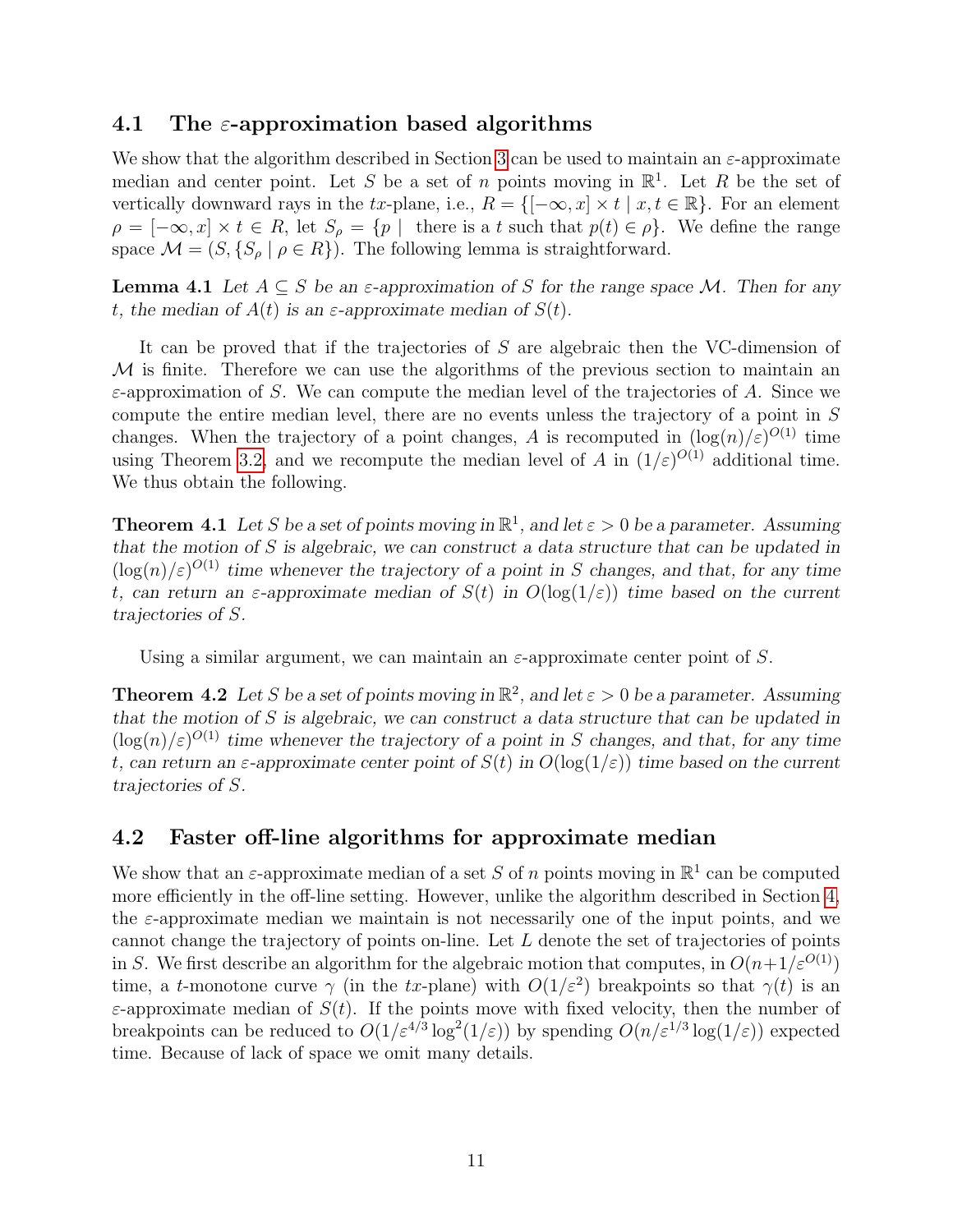The case of algebraic motion. Set  $r = c/\varepsilon$  for some constant  $c > 0$ , and let  $\mu$  be the maximum degree of the polynomials defining the trajectories of input points. Using the linearization technique, we compute in  $O(n \log r + r^{\mu+1})$  time, a  $(1/r)$ -cutting  $\Xi$  of L [\[23,](#page-13-13) [4\]](#page-12-12) of size  $O(1/\varepsilon^2)$ .<sup>[3](#page-11-0)</sup> Let V be the set of vertices of  $\Xi$ ;  $|V| = O(r^{\mu+1})$ . By preprocessing V into a data structure, we can prove the following lemma.

**Lemma 4.2** We compute in time  $O(n \log r + r^{2(\mu+1)^2})$  time the level of every point of V in  $\mathcal{A}(L)$ .

Next, let E be the set of edges of  $\Xi$  whose both endpoints have level at least  $n/2$ . The level of all points on an edge of  $\Xi$  with u as one of its endpoints lies in the range  $\lambda(u) \pm \varepsilon n/c$ . We take the lower envelope  $\gamma$  of E. Using the structural properties of  $\Xi$ , we can prove that  $\gamma$ is a continuous curve with at most  $O(1/\varepsilon^2)$  vertices and the level of every breakpoint in  $\gamma$  is at most  $n/2+\varepsilon n/c$ . The level of any point in  $\gamma$  thus lies in the range  $[n/2-\varepsilon n/c, n/2+2\varepsilon n/c]$ . If we choose  $c > 4$ ,  $\gamma$  is an  $\varepsilon$ -approximate median level of L and thus  $\gamma(t)$  is an  $\varepsilon$ -approximate median of  $S(t)$ . Hence, we obtain the following.

**Theorem 4.3** Let S be a set of points moving in  $\mathbb{R}^1$ , and  $\varepsilon > 0$  a constant. Assuming that their trajectories are algebraic with degree of motion  $\mu$ , we can compute in  $O(n \log(1/\varepsilon) +$  $1/\varepsilon^{O(\mu^2)}$  time a t-monotone curve  $\gamma$  of size  $O(1/\varepsilon^2)$  so that the rank of  $\gamma(t)$ , for any  $t \in \mathbb{R}$ , lies between  $n/2(1 \pm \varepsilon)$ .

**The case of linear motion.** We can compute an  $\varepsilon$ -approximate median with fewer breakpoints if the input points are moving with fixed velocities, as follows. Let  $L$  be a set of lines in the plane. We use the randomized incremental algorithm by Agarwal et al. [\[1\]](#page-12-13) for computing the level in the arrangement of lines. It chooses a random permutation  $\ell_1, \ldots, \ell_n$  of L and adds the lines one by one in this order. Let  $L_i = \{l_1, \ldots, l_i\}$  and  $\delta_i = c(n/i) \log i$  for some constant  $c \geq 1$ . After having inserted the first i lines, the algorithm maintains a family  $\mathcal{C}_i$  of cells of  $\mathcal{A}(L_i)$  each of which has at least one vertex whose level with respect to L lies in the range  $[n/2 - \delta_i, n/2 + \delta_i]$ . Actually, the algorithm maintains a "canonical" triangulation of the cells in  $\mathcal{C}_i$ , and for each triangle  $\Delta$  in the triangulation it maintains the set  $L_{\Delta} \subseteq L$  of lines that intersect the interior of  $\Delta$ .  $L_{\Delta}$  helps constructing  $\mathcal{C}_{i+1}$  from  $\mathcal{C}_i$  efficiently. See the original paper for details.

In our case, instead of adding all the lines of L we add only the first  $r = (c/\varepsilon) \log(1/\varepsilon)$  lines of the permutation. As in the previous algorithm, we choose the edges of cells in  $\mathcal{C}_r$  whose both endpoints have level at least  $n/2$  and compute their lower envelope  $\gamma$ . Following the analysis in [\[1\]](#page-12-13), we can argue that  $\gamma$  is a continuous curve and its expected size is  $O(n^{4/3} \delta_r^{2/3}) \times$  $(r^2/n^2) = O((1/\varepsilon)^{4/3} \log^2(1/\varepsilon))$ , and that the expected running time of the algorithm is  $O((n/\varepsilon^{1/3})\log(1/\varepsilon))$ . If  $\gamma$  has more than  $O((1/\varepsilon)^{4/3}\log^2(1/\varepsilon))$  breakpoints or an edge of  $\gamma$ intersects more than  $\varepsilon n/4$  lines of L, we restart the algorithm. The expected number of iterations is  $O(1)$ . Hence, we conclude the following.

<span id="page-11-0"></span> $3A$  1/r-cutting of L is a partition of the plane into pairwise-disjoint "pseudo-trapezoids" so that at most  $|L|/r$  arcs of L cross each pseudo-trapezoid of  $\Xi$ .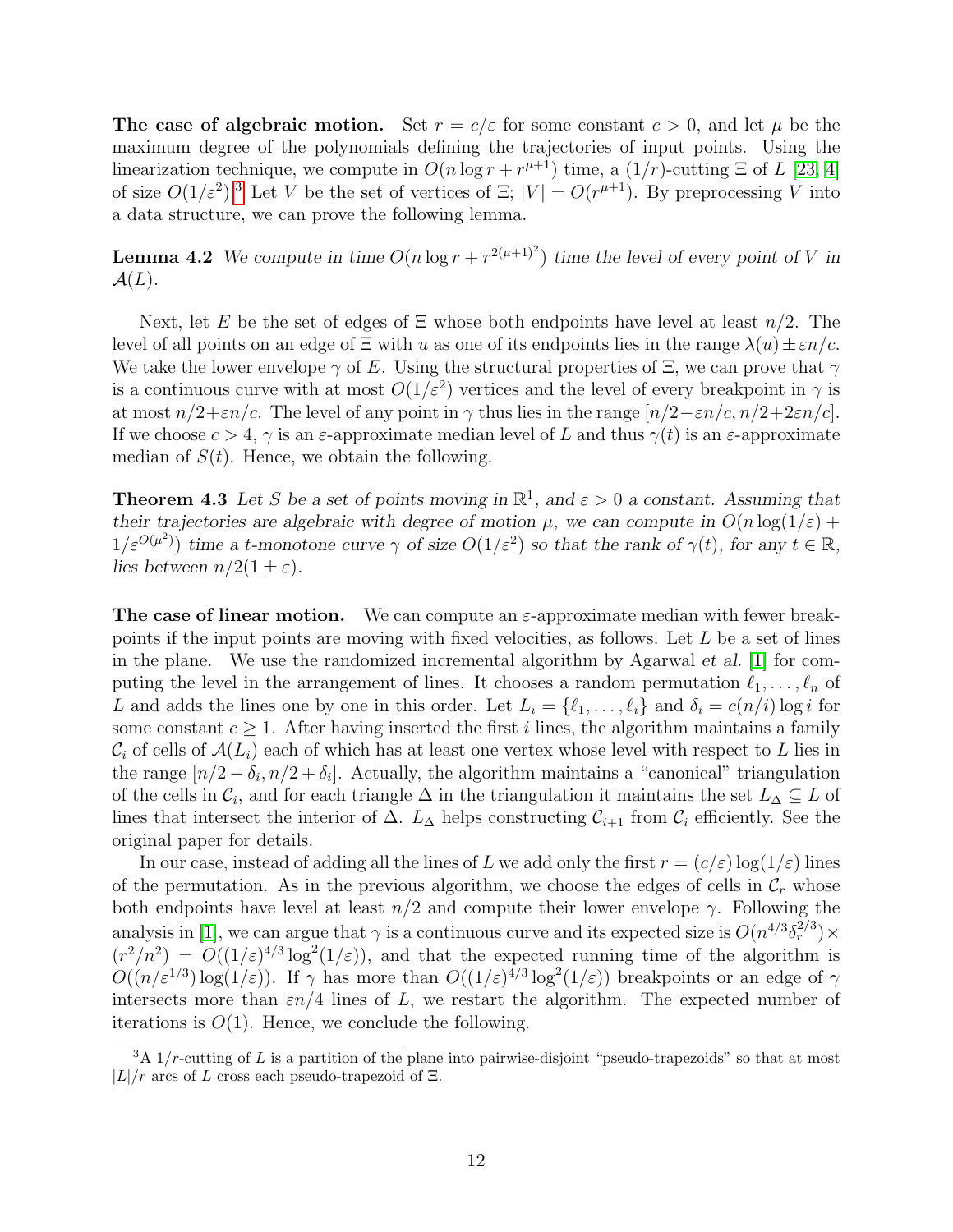**Theorem 4.4** Let S be a set of points moving in  $\mathbb{R}^1$  moving with fixed velocity, and  $\varepsilon > 0$ a parameter. We can compute in expected  $O((n/\varepsilon^{1/3}) \log(1/\varepsilon))$  time a t-monotone curve  $\gamma$ of size  $O(1/\varepsilon^{4/3} \log^2(1/\varepsilon))$  so that the rank of  $\gamma(t)$ , for any  $t \in \mathbb{R}$ , lies between  $n/2(1 \pm \varepsilon)$ .

It would be interesting to also obtain faster off-line algorithms for approximate center points of moving points in  $\mathbb{R}^2$ . The above techniques do not seem to be directly applicable to this case.

# References

- <span id="page-12-13"></span>[1] P. K. Agarwal, M. de Berg, J. Matoušek, and O. Schwarzkopf. Constructing levels in arrangements and higher order Voronoi diagrams. *SIAM J. Comput.*, 27:654–667, 1998.
- <span id="page-12-0"></span>[2] P. K. Agarwal and J. Erickson. Geometric range searching and its relatives. In B. Chazelle, J. E. Goodman, and R. Pollack, editors, Advances in Discrete and Computational Geometry, volume 223 of Contemporary Mathematics, pages 1–56. American Mathematical Society, Providence, RI, 1999.
- <span id="page-12-6"></span>[3] P. K. Agarwal, J. Gao, and L. J. Guibas. Kinetic medians and kd-trees. In Proc. 10th Annu. European Sympos. Algorithms, pages 5–16, 2002.
- <span id="page-12-12"></span>[4] P. K. Agarwal and J. Matoušek. On range searching with semialgebraic sets. *Discrete Comput.* Geom., 11:393–418, 1994.
- <span id="page-12-10"></span>[5] P. K. Agarwal, O. Schwarzkopf, and M. Sharir. The overlay of lower envelopes and its applications. Discrete Comput. Geom., 15:1–13, 1996.
- <span id="page-12-2"></span>[6] J. Basch, L. J. Guibas, and J. Hershberger. Data structures for mobile data. J. Algorithms, 31(1):1–28, 1999.
- <span id="page-12-8"></span>[7] J. Basch, L. J. Guibas, and G. D. Ramkumar. Reporting red-blue intersections between two sets of connected line segments. Algorithmica, 35:1–20, 2003.
- <span id="page-12-1"></span>[8] S. Bespamyatnikh, B. Bhattacharya, D. Kirkpatrick, and M. Segal. Mobile facility location. In 4th International Workshop on Discrete Algorithms and Methods for Mobile Computing  $\mathcal{C}$ Communications, pages 46–53, 2000.
- <span id="page-12-5"></span>[9] T. M. Chan. On levels in arrangements of curves. Discrete Comput. Geom., 29:375–393, 2003.
- <span id="page-12-11"></span>[10] B. Chazelle. The Discrepancy Method. Cambridge University Press, 2000.
- <span id="page-12-7"></span>[11] K. L. Clarkson, D. Eppstein, G. L. Miller, C. Sturtivant, and S.-H. Teng. Approximating center points with iterative Radon points. Internat. J. Comput. Geom. Appl., 6:357–377, 1996.
- <span id="page-12-3"></span>[12] T. H. Cormen, C. E. Leiserson, R. L. Rivest, and C. Stein. Introduction to Algorithms. MIT Press / McGraw-Hill, Cambridge, Mass., 2001.
- <span id="page-12-9"></span>[13] M. de Berg, M. van Kreveld, M. H. Overmars, and O. Schwarzkopf. Computational Geometry: Algorithms and Applications. Springer-Verlag, 2nd edition, 2000.
- <span id="page-12-4"></span>[14] T. K. Dey. Improved bounds for planar k-sets and related problems. Discrete Comput. Geom., 19(3):373–382, 1998.